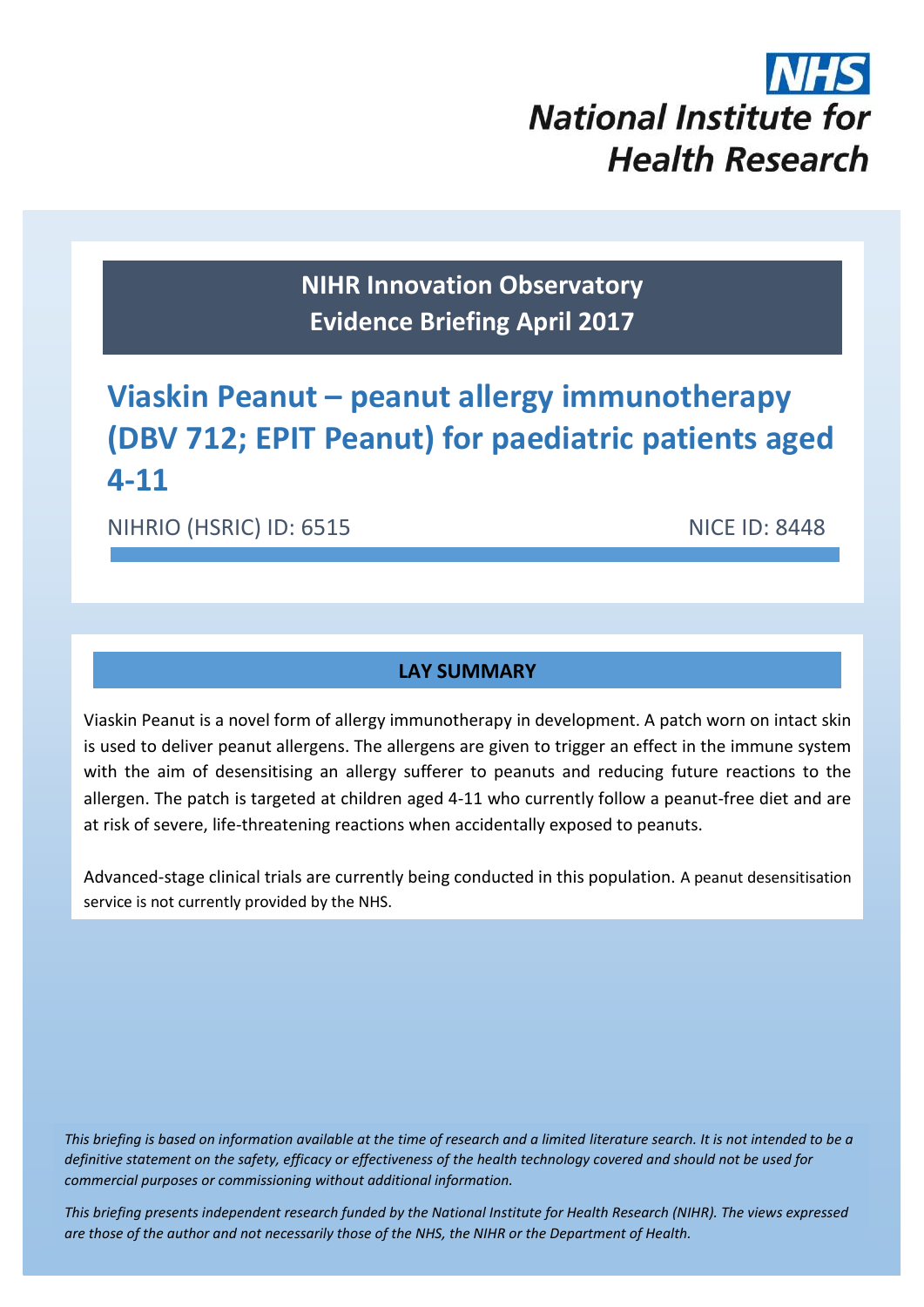## **TARGET GROUP**

#### Paediatric patients (aged 4-11 years) with an IgE-mediated peanut allergy/hypersensitivity

## **TECHNOLOGY**

### <span id="page-1-0"></span>**DESCRIPTION**

Viaskin Peanut (DBV 712; EPIT Peanut) is a novel method of peanut allergy immunotherapy. It is a wearable patch, a new form of epicutaneous immunotherapy (EPIT), which delivers active biological compounds such as allergens through intact skin. <sup>1</sup> Allergens are captured in the superficial layers of the skin by the Antigen Presenting Cells of the epidermis, i.e. the Langerhans cells, without the need of systemic exposure to the allergen. Animal models have demonstrated that this continuous exposure to the allergen leads to the activation of regulatory T cells which down-regulate Th2, promoting long-term tolerance when subsequently exposed to the allergen.<sup>2</sup> The goal of allergenspecific immunotherapy is desensitisation and decreased response to the allergen.<sup>3</sup> In ongoing phase III clinical trials, a Viaskin Peanut 250mcg patch is applied to the skin daily, for at least six months to a year.

A peanut desensitisation service is not currently provided by the NHS. However, current NICE guidelines state that some people may need allergen‑specific immunotherapy, which should be supervised by allergy specialists and should only be provided by physicians and nurses with specialist knowledge[.](#page-1-0) 3

## **INNOVATION and/or ADVANTAGES**

If licensed for this indication, Viaskin Peanut could provide a novel way of treating children with peanut allergy. By reducing allergic reactions to peanuts in children, the patch could potentially improve the quality of life in both children and their families through reduced complications and worry related to accidental ingestion or exposure.

Reaching a tolerated dose of peanut protein of 300 mg could be a key milestone in the immunotherapy treatment of highly peanut-sensitive individuals at very high risk of allergic reactions, as this could mean ability to tolerate most trace levels of undeclared peanut protein in food products. 4

## **DEVELOPER**

DBV Technologies

## **AVAILABILITY, LAUNCH or MARKETING**

Viaskin Peanut was designated as a Fast Track Therapy and a Breakthrough Therapy for the treatment of peanut allergy in children by FDA.<sup>5</sup>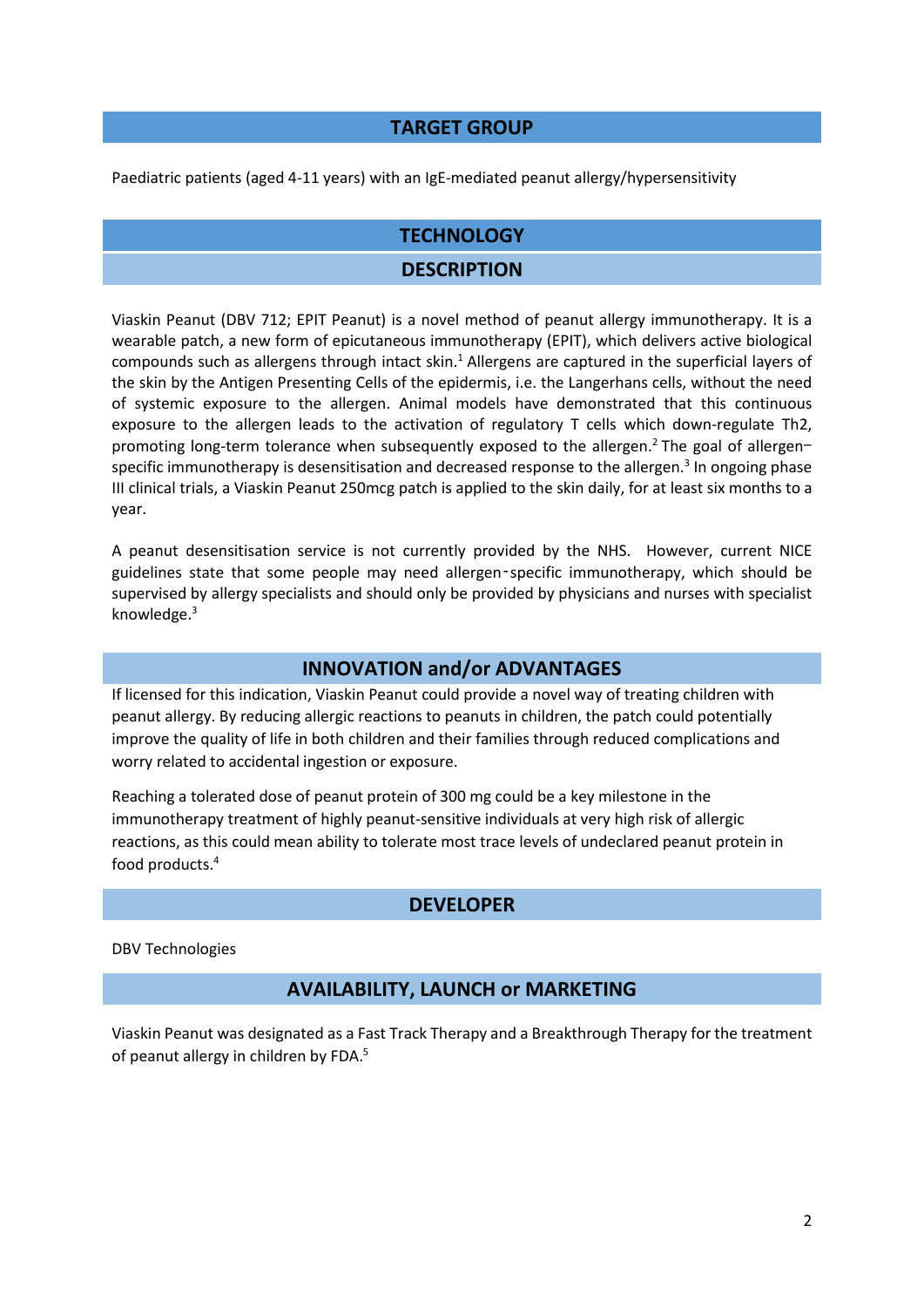## **PATIENT GROUP**

#### <span id="page-2-1"></span><span id="page-2-0"></span>**BACKGROUND**

Allergy is a form of exaggerated sensitivity in relation to a 'foreign' substance, called an allergen, that may be inhaled, swallowed, injected, or comes into contact with the skin, eyes or mucosa.<sup>[3](#page-1-0)</sup> Immunoglobulin E (IgE) mediated food allergies are most common and involve a greater risk of rapid reactions and anaphylaxis.<sup>6</sup> Severe cases of allergy can lead to anaphylaxis, an acute, potentially fatal, allergic reaction that is characterised by rapidly developing airway, breathing and circulation problems. [3](#page-1-0)

Peanut allergy is a major cause of food-induced deaths and having the allergy is associated with a reduced quality of life.<sup>7</sup>

## <span id="page-2-2"></span>**CLINICAL NEED and BURDEN OF DISEASE**

Reported prevalence of peanut allergy in children in the UK varies depending on the source; figures ranging from 2 in 1,000 to 19 per 1,000 have been reported. <sup>8</sup> About 20% of children outgrow their peanut allergy. 9

In England in 2015/16, there were 4,673 hospital admissions due to adverse food reactions (T78.0 and T78.1), resulting in 1,882 bed days and 4,877 finished consultant episodes.<sup>10</sup> Over half of these episodes were in paediatric patients aged between 0 and 14. Annually, about 10 deaths are caused by food allergies in England and Wales[.](#page-2-0)<sup>6</sup>

# **PATIENT PATHWAY**

# **RELEVANT GUIDANCE**

## **NICE GUIDANCE**

- NICE guidelines. Food allergy in under 19s: assessment and diagnosis (CG116). February 2011.
- NICE quality standard. Food allergy (QS118). March 2016.
- NICE diagnostics guidance. ImmunoCAP ISAC 112 and Microtest for multiplex allergen testing (DG24). May 2016

## **NHS ENGLAND and POLICY GUIDANCE**

 NHS England. 2013/14 NHS Standard Contract for Paediatric Medicine: Specialised Allergy services. E03/S/j.

# **OTHER GUIDANCE**

 Togias, A. et al. (2017) Addendum guidelines for the prevention of peanut allergy in the United States: Report of the National Institute of Allergy and Infectious Diseases-sponsored expert panel. Journal of Allergy and Clinical Immunology, DOI: 10.1016/j.jaci.2016.10.010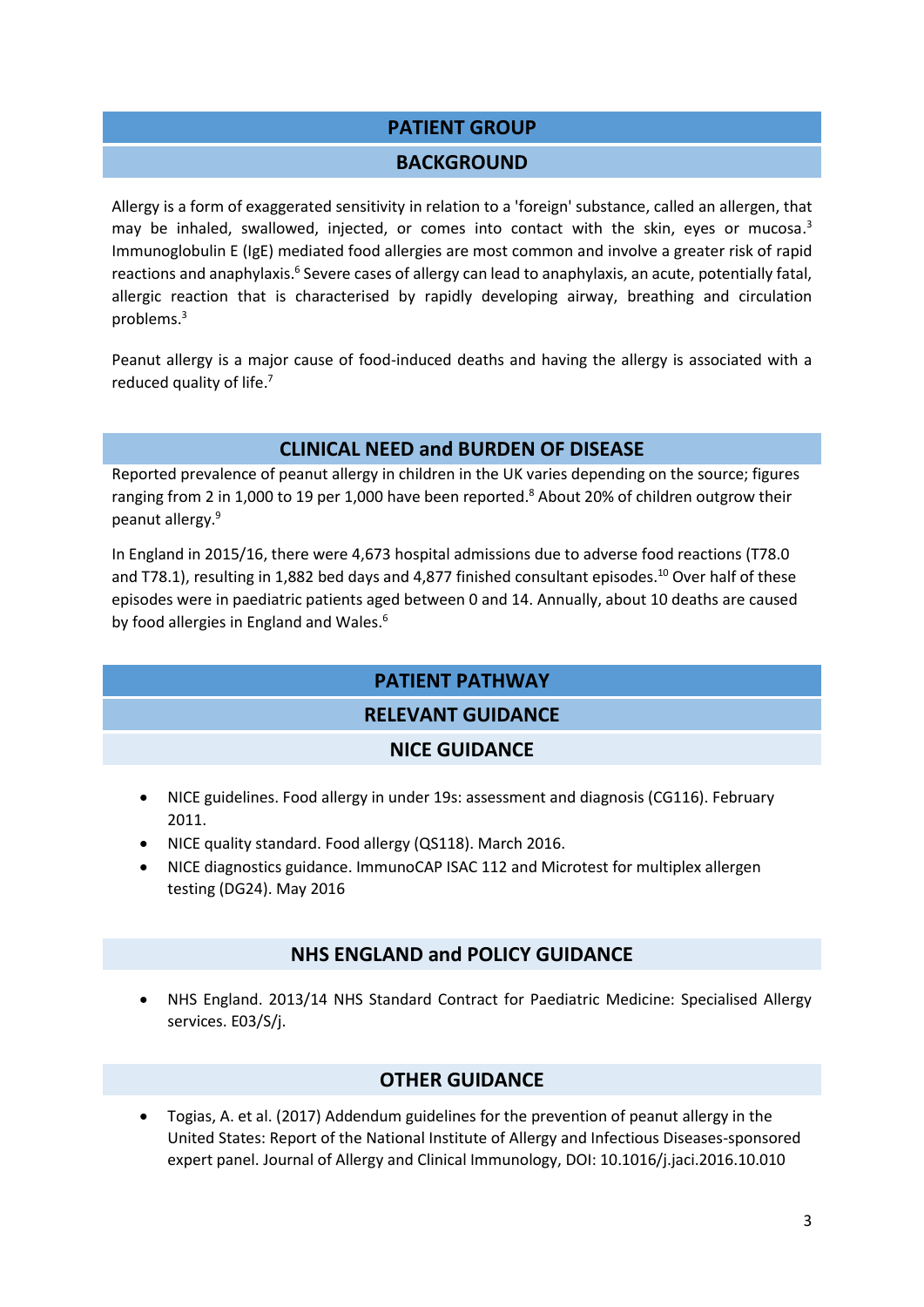- Muraro, A., Roberts, G., Worm, M., Bilo, M.B., Brockow, K., Fernández Rivas, M., Santos, A.F., Zolkipli, Z.Q., Bellou, A., Beyer, K. and Bindslev‐Jensen, C., 2014. Anaphylaxis: guidelines from the European Academy of Allergy and Clinical Immunology. Allergy, 69(8), pp.1026- 1045.
- European Academy of Allergy and Clinical Immunology. Food Allergy and Anaphylaxis Guidelines. 2014. Available from: [http://www.eaaci.org/foodallergyandanaphylaxisguidelines/Food%20Allergy%20-](http://www.eaaci.org/foodallergyandanaphylaxisguidelines/Food%20Allergy%20-%20web%20version.pdf) [%20web%20version.pdf](http://www.eaaci.org/foodallergyandanaphylaxisguidelines/Food%20Allergy%20-%20web%20version.pdf)

## **CURRENT TREATMENT OPTIONS**

There is no currently approved treatment to peanut allergy. Avoidance of the food through a peanut-free diet is the best way of preventing allergic reactions, and auto-injector pens (epinephrine) are used in emergency situations when a severe allergic reaction occurs[.](#page-2-1) <sup>6</sup> [7](#page-2-2) However, avoidance of exposure to trace amounts of peanut protein capable of eliciting an allergic reaction is very difficult due to the nearly ubiquitous presence of peanuts in the food industry, the potential for cross-contamination, and incorrect ingredient information in restaurants and on product labels.

Other forms of immunotherapy have also been explored in an effort to find treatments for peanut allergy. Subcutaneous, sublingual and oral immunotherapy have all been trialled and have induced clinical benefits but with varying levels of adverse reactions.<sup>[7](#page-2-2)11</sup>

| <b>Trial</b>                      | REALISE; NCT02916446; Viaskin Peanut vs placebo; phase III trial                                                                                            |  |  |
|-----------------------------------|-------------------------------------------------------------------------------------------------------------------------------------------------------------|--|--|
| <b>Sponsor</b>                    | <b>DBV Technologies</b>                                                                                                                                     |  |  |
| <b>Status</b>                     | ongoing                                                                                                                                                     |  |  |
| Source of<br><b>Information</b>   | Trial registry, <sup>12</sup> company website, <sup>13</sup> company                                                                                        |  |  |
| Location                          | US, Canada                                                                                                                                                  |  |  |
| <b>Design</b>                     | Randomised, double-blind, placebo-controlled                                                                                                                |  |  |
| <b>Participants</b>               | N=393 (information from company); children aged 4-11 years; physician-<br>diagnosed peanut allergy; following a strict peanut-free diet                     |  |  |
| <b>Schedule</b>                   | Viaskin Peanut 250 mcg, daily, for six months (vs placebo).<br>After 6 months, all subjects will receive the active treatment up to a period of<br>3 years. |  |  |
| Follow-up                         | 42 months                                                                                                                                                   |  |  |
| Primary<br><b>Outcomes</b>        | Adverse Events (AEs), Treatment-Emergent Adverse Events (TEAEs) and<br>Serious Adverse Events (SAEs)                                                        |  |  |
| Secondary<br><b>Outcomes</b>      | Change in peanut-specific Immunoglobulins E (IgE); change in peanut-specific<br>Immunoglobulins G4 (IgG4)                                                   |  |  |
| <b>Key Results</b>                | $\overline{\phantom{a}}$                                                                                                                                    |  |  |
| <b>Adverse effects</b><br>(AEs)   | $\overline{\phantom{a}}$                                                                                                                                    |  |  |
| <b>Expected</b><br>reporting date | Primary completion date for data collection reported as September 2017 in<br>the trial registry.                                                            |  |  |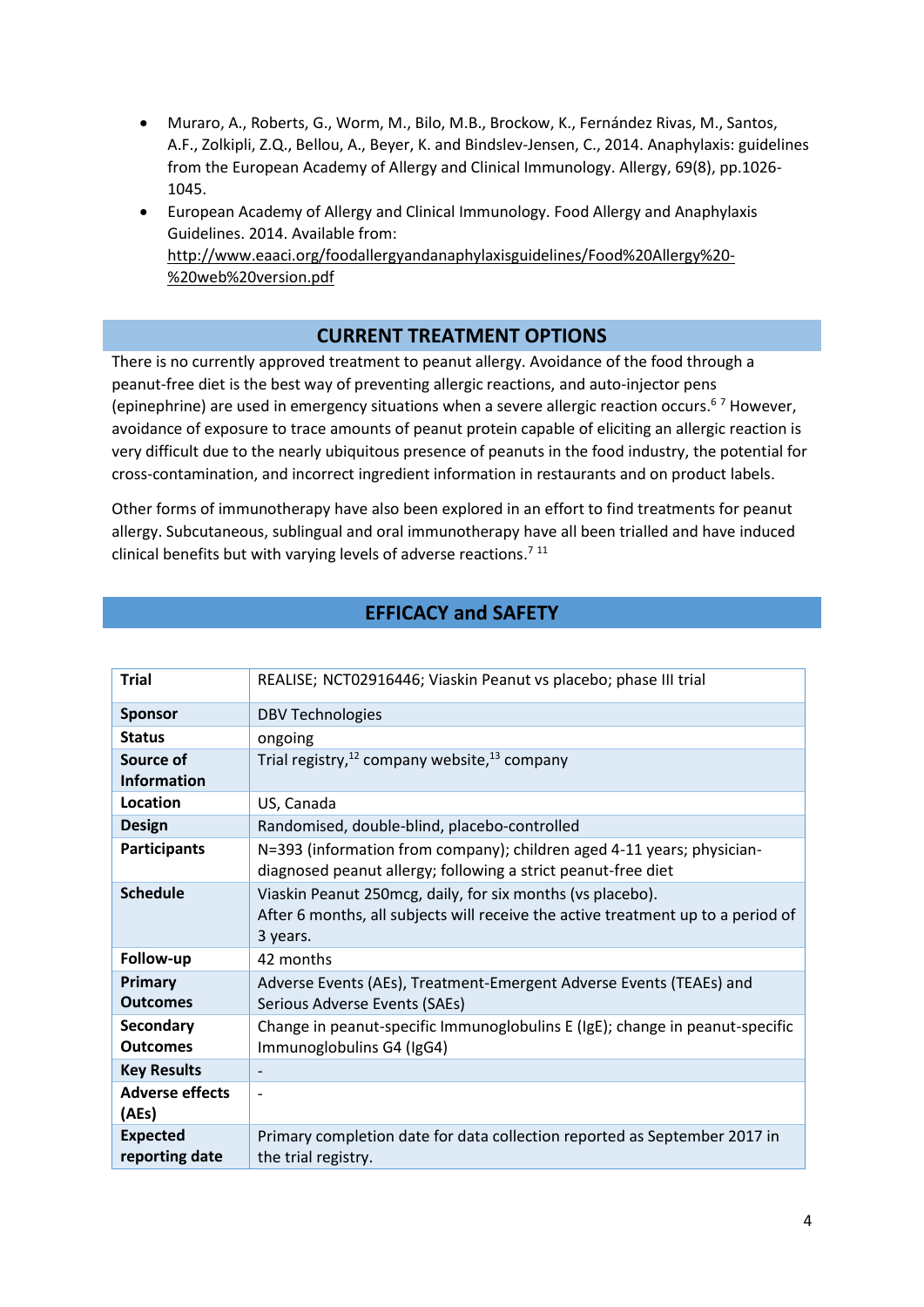| <b>Trial</b>                         | PEPITES; NCT02636699; Viaskin<br>Peanut vs placebo; phase III                                                                                                                                                                                              | PEOPLE; NCT03013517; extension of<br>PEPITES; phase III                                                                                                                      |
|--------------------------------------|------------------------------------------------------------------------------------------------------------------------------------------------------------------------------------------------------------------------------------------------------------|------------------------------------------------------------------------------------------------------------------------------------------------------------------------------|
|                                      |                                                                                                                                                                                                                                                            |                                                                                                                                                                              |
| <b>Sponsor</b>                       | <b>DBV Technologies</b>                                                                                                                                                                                                                                    | <b>DBV Technologies</b>                                                                                                                                                      |
| <b>Status</b>                        | ongoing                                                                                                                                                                                                                                                    | ongoing                                                                                                                                                                      |
| Source of<br><b>Information</b>      | Trial registry <sup>14</sup>                                                                                                                                                                                                                               | Trial registry <sup>15</sup>                                                                                                                                                 |
| <b>Location</b>                      | US, Canada, Australia, Germany,<br>Ireland                                                                                                                                                                                                                 | US, Canada, Australia, Germany, Ireland                                                                                                                                      |
| <b>Design</b>                        | Randomised, double-blind, placebo-<br>controlled                                                                                                                                                                                                           | Non-randomised, follow-up study                                                                                                                                              |
| <b>Participants</b>                  | N=356; children aged 4-11 years;<br>physician-diagnosed peanut allergy;<br>following a strict peanut-free diet                                                                                                                                             | $N = 255$                                                                                                                                                                    |
| <b>Schedule</b>                      | Viaskin Peanut 250mcg, daily, for 12<br>months (vs placebo).                                                                                                                                                                                               | Viaskin Peanut 250µg                                                                                                                                                         |
| Follow-up                            | 12 months                                                                                                                                                                                                                                                  | 2 additional years if previously on active<br>treatment in the PEPITES study, or for 3<br>years if previously on placebo in the<br>PEPITES study                             |
| Primary<br><b>Outcomes</b>           | Percentage of treatment responders in<br>the overall population                                                                                                                                                                                            | Percentage of subjects originating from<br>the active arm of PEPITES reaching an<br>Eliciting Dose (ED) $\geq$ 1,000 mg after 24<br>months of additional treatment in PEOPLE |
| <b>Secondary</b><br><b>Outcomes</b>  | Percentage of treatment responders in<br>each of the 2 screening ED strata;<br>Change from baseline of mean and<br>median cumulative reactive dose of<br>peanut protein;<br>Change from baseline of mean and<br>median eliciting dose of peanut<br>protein |                                                                                                                                                                              |
| <b>Key Results</b>                   |                                                                                                                                                                                                                                                            |                                                                                                                                                                              |
| <b>Adverse</b><br>effects<br>(AEs)   | $\overline{a}$                                                                                                                                                                                                                                             | $\overline{\phantom{a}}$                                                                                                                                                     |
| <b>Expected</b><br>reporting<br>date | Primary completion date for data<br>collection reported as August 2017 in<br>the trial registry.                                                                                                                                                           | Primary completion date for data<br>collection reported as February 2020 in<br>the trial registry.                                                                           |

| <b>Trial</b>                    | NCT01904604; DAIT CoFAR6; Viaskin Peanut vs placebo; Phase II                                 |  |
|---------------------------------|-----------------------------------------------------------------------------------------------|--|
| <b>Sponsor</b>                  | National Institute of Allergy and Infectious Diseases, Consortium of Food<br>Allergy Research |  |
| <b>Status</b>                   | published                                                                                     |  |
| Source of<br><b>Information</b> | Trial registry, $16$ publication <sup>7</sup>                                                 |  |
| Location                        | <b>USA</b>                                                                                    |  |
| <b>Design</b>                   | Randomised, double-blind, placebo-controlled                                                  |  |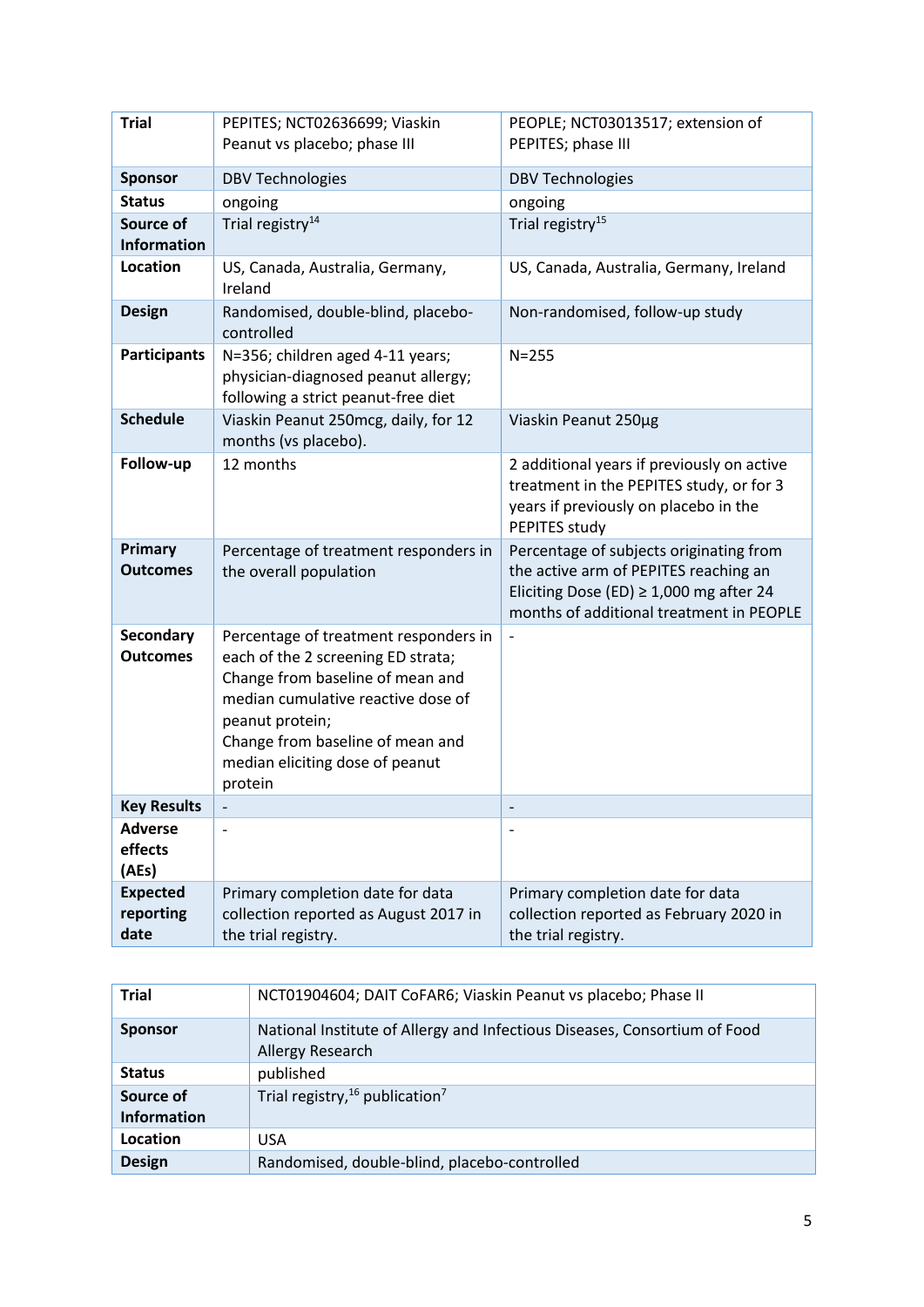| <b>Participants</b>                 | N=74; age range 4-25; physician-diagnosed peanut allergy or convincing history<br>of peanut allergy; positive reaction to initial oral challenge                                                                                                                                                                                               |  |
|-------------------------------------|------------------------------------------------------------------------------------------------------------------------------------------------------------------------------------------------------------------------------------------------------------------------------------------------------------------------------------------------|--|
| <b>Schedule</b>                     | 100 μg Peanut Patch (n=24), 250 μg Peanut Patch (n=25), or placebo (n=25).<br>Applied daily for a 52-week blinded period, initially 3 hours and gradually<br>increased to 24 hours for 21 days, then patch changed every 24 hours.                                                                                                             |  |
| Follow-up                           | 130 weeks/30 months (crossover at week 52)                                                                                                                                                                                                                                                                                                     |  |
| Primary<br><b>Outcomes</b>          | Percentage with treatment success after 52 weeks (passing a 5044-mg protein<br>oral food challenge or achieving a 10-fold or greater increase in successfully<br>consumed dose from baseline to week 52)                                                                                                                                       |  |
| <b>Secondary</b><br><b>Outcomes</b> | Percentage of subjects desensitized to peanut protein, oral food challenges,<br>adverse events                                                                                                                                                                                                                                                 |  |
| <b>Key Results</b>                  | At week 52, treatment success was achieved in 3 (12%) placebo-treated<br>participants, 11 (46%) VP100 participants, and 12 (48%) VP250 participants (P<br>= .005 and P = .003, respectively, compared with placebo; VP100 vs VP250, P =<br>.48). Treatment success was higher among younger children (P = 0.03; age, 4-<br>11 vs $>11$ years). |  |
| <b>Adverse effects</b><br>(AEs)     | 14.4% of placebo doses and 79.8% of VP100 and VP250 doses resulted in<br>reactions, predominantly local patch-site and mild reactions ( $P = .003$ ).                                                                                                                                                                                          |  |
| <b>Expected</b><br>reporting date   |                                                                                                                                                                                                                                                                                                                                                |  |

In addition to the above, two Phase IIb trials, VIPES and OLFUS VIPES, have been completed by DBV Technologies. Further information is available at:

- Company website:<https://www.dbv-technologies.com/en/viaskin-products/viaskin-peanut>
- Dupont et al. Deciphering the dose-response effect of peanut Epicutaneous ImmunoTherapy (EPIT) in peanut allergic subjects, 2015. Available at: <http://onlinelibrary.wiley.com/doi/10.1111/all.12717/epdf>
- Shreffler et al. Efficacy and Safety of Long-Term Epicutaneous Immunotherapy (EPIT) Treatment of Peanut Allergy with Viaskin Peanut: Results of the Two-Year Extension of the Vipes Phase IIb Clinical Trial, 2017. Available at: <https://aaaai.confex.com/aaaai/2017/webprogram/Paper31324.html>

# **ESTIMATED COST and IMPACT**

**COST**

The cost of Viaskin Peanut is not yet known.

According to a January 2016 Bloomberg article, Morgan Stanley estimated that the Viaskin Peanut patch would cost about \$6,500 USD a year in the U.S. and \$3,300 USD in Europe, but the company would not comment on pricing.<sup>17</sup>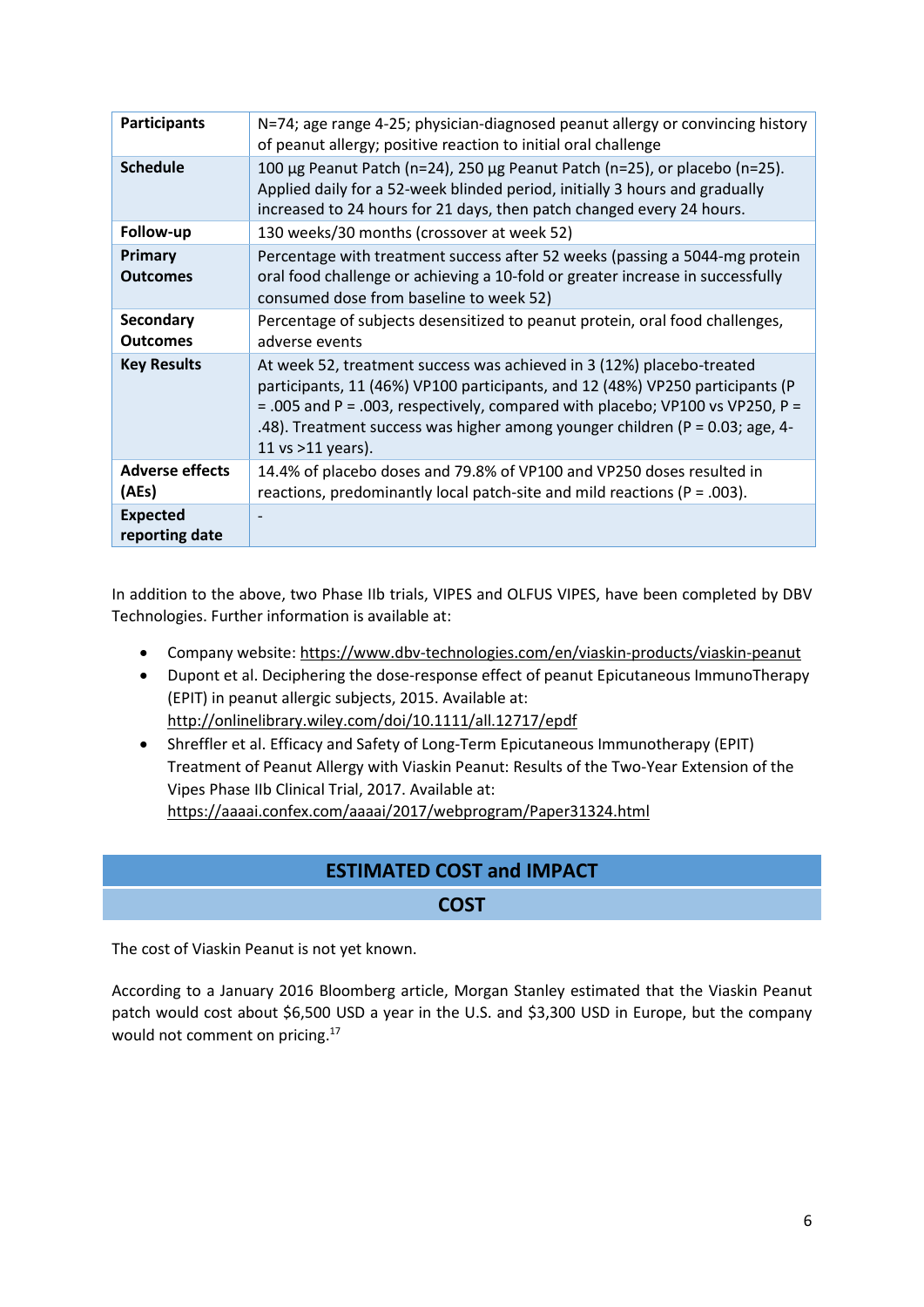| <b>IMPACT - SPECULATIVE</b>                      |                                                                                                             |        |                                                                                                                                                                         |  |  |  |
|--------------------------------------------------|-------------------------------------------------------------------------------------------------------------|--------|-------------------------------------------------------------------------------------------------------------------------------------------------------------------------|--|--|--|
| <b>IMPACT ON PATIENTS and CARERS</b>             |                                                                                                             |        |                                                                                                                                                                         |  |  |  |
| □                                                | Reduced mortality/increased length of survival                                                              |        | $\boxtimes$ Reduced symptoms or disability                                                                                                                              |  |  |  |
|                                                  | $\square$ Other                                                                                             | □      | No impact identified                                                                                                                                                    |  |  |  |
| <b>IMPACT ON HEALTH and SOCIAL CARE SERVICES</b> |                                                                                                             |        |                                                                                                                                                                         |  |  |  |
| $\Box$                                           | Increased use of existing services                                                                          | ×      | Decreased use of existing services                                                                                                                                      |  |  |  |
| $\Box$                                           | Re-organisation of existing services                                                                        |        | Need for new services                                                                                                                                                   |  |  |  |
|                                                  | $\boxtimes$ Other: potential requirement for new staff<br>training                                          |        | None identified                                                                                                                                                         |  |  |  |
| <b>IMPACT ON COSTS and OTHER RESOURCE USE</b>    |                                                                                                             |        |                                                                                                                                                                         |  |  |  |
| ⊠                                                | Increased drug treatment costs                                                                              | $\Box$ | Reduced drug treatment costs                                                                                                                                            |  |  |  |
|                                                  | $\boxtimes$ Other increase in costs: provision of a new mode<br>of immunotherapy if provided within the NHS |        | $\boxtimes$ Other reduction in costs: potential reduction in<br>peanut allergy related hospital attendance if<br>desensitisation is achieved and anaphylaxis<br>avoided |  |  |  |
|                                                  | Other                                                                                                       | 0      | None identified                                                                                                                                                         |  |  |  |
|                                                  | <b>OTHER ISSUES</b>                                                                                         |        |                                                                                                                                                                         |  |  |  |
| Ш.                                               | Clinical uncertainty or other research question<br>identified:                                              |        | $\boxtimes$ None identified                                                                                                                                             |  |  |  |

# **REFERENCES**

 $\overline{\phantom{a}}$ 

<sup>1</sup> DBV Technologies. *Epicutaneous immunotherapy*. Available from[: https://www.dbv](https://www.dbv-technologies.com/en/epit)[technologies.com/en/epit](https://www.dbv-technologies.com/en/epit) [Accessed 4 April 2017]

<sup>2</sup> DBV Technologies. *Epicutaneous immunotherapy – mechanism of action*. Available from: [https://www.dbv](https://www.dbv-technologies.com/en/epit/moa)[technologies.com/en/epit/moa](https://www.dbv-technologies.com/en/epit/moa) [Accessed 4 April 2017]

<sup>3</sup> NICE diagnostics guidance. *ImmunoCAP ISAC 112 and Microtest for multiplex allergen testing (DG24). May 2016* Available from[: https://www.nice.org.uk/guidance/dg24/](https://www.nice.org.uk/guidance/dg24/) [Accessed 4 April 2017]

<sup>4</sup> Baumert JL, Martin L, Thébault C, Taylor SL, Koppelman SJ, Ruban C. Quantitative Assessment of the Safety Benefits Associated with Increasing Clinical Peanut Thresholds through Immunotherapy. *Journal of Allergy and Clinical Immunology*. 2016 Feb 1;137(2):AB126.